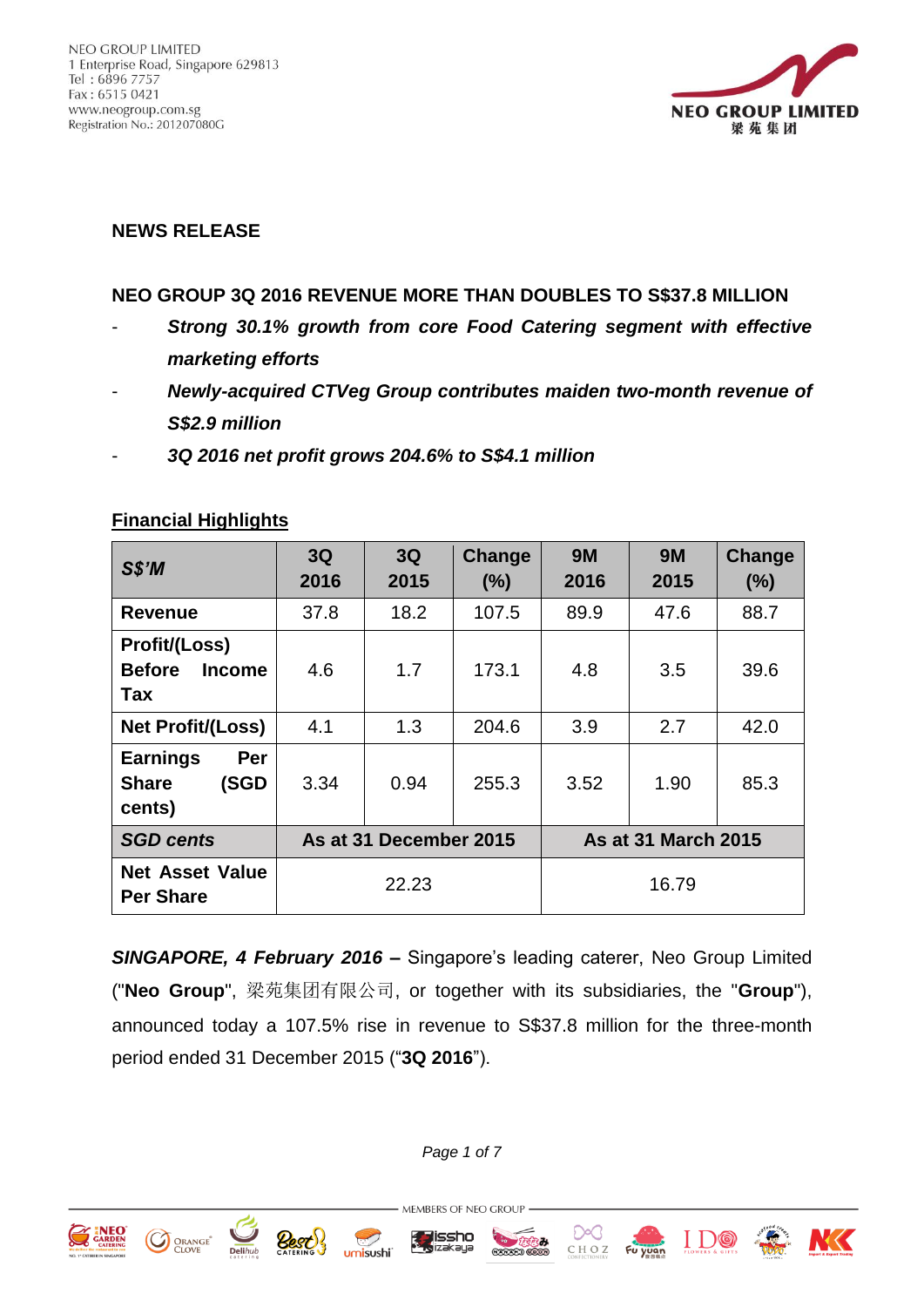The strong topline performance was achieved on the back of a 30.1% growth in its core Food Catering segment revenue, S\$2.9 million maiden two-month contribution from its newly-acquired 90%-owned Food Trading subsidiary, CT Vegetables & Fruits Pte Ltd and its subsidiaries ("**CTVeg Group**"), and S\$12.2 million contributed by 55%-held Food Manufacturing subsidiary, Thong Siek Holdings Pte. Ltd. and its subsidiaries ("**TSH Group**").

The Group also recorded a 204.6% growth in 3Q 2016 net profit to S\$4.1 million due mainly to a S\$4.6 million increase in other income that was boosted by a fair value uplift of properties from the acquisition of CTVeg Group in 3Q 2016.

Neo Group's Founder, Chairman and CEO, Mr Neo Kah Kiat (梁佳吉), said: "We have achieved a commendable performance mainly driven by robust growth of our core Food Catering business, lifted by a 'dual-prong' revenue growth – both organically and through strong contributions from our recent acquisitions. The results reflect the effectiveness of our focused business strategies, strong brand name and market leadership.

"While the acquisitions of TSH Group and CTVeg Group are still relatively new, we are seeing a smooth progress in the integration of our processes to harness greater synergies and economies of scale. At the same time, we believe our enhanced vertically-integrated value chain sharpens our competitive edge, allowing us to better serve our customers by providing turnkey food and catering solutions. These efforts will lay the solid foundations for the Group's long-term, sustainable growth."

Neo Group completed the acquisitions of TSH Group and CTVeg Group in June and November 2015, respectively, both market leaders in their respective industries. TSH Group is Singapore's largest fishball manufacturer and owns the popular "DoDo" brand of fishballs while CTVeg Group trades over 300 varieties of fruits and vegetables to a wide customer base consisting of local hospitals, foreign cruise ships and ship chandlers.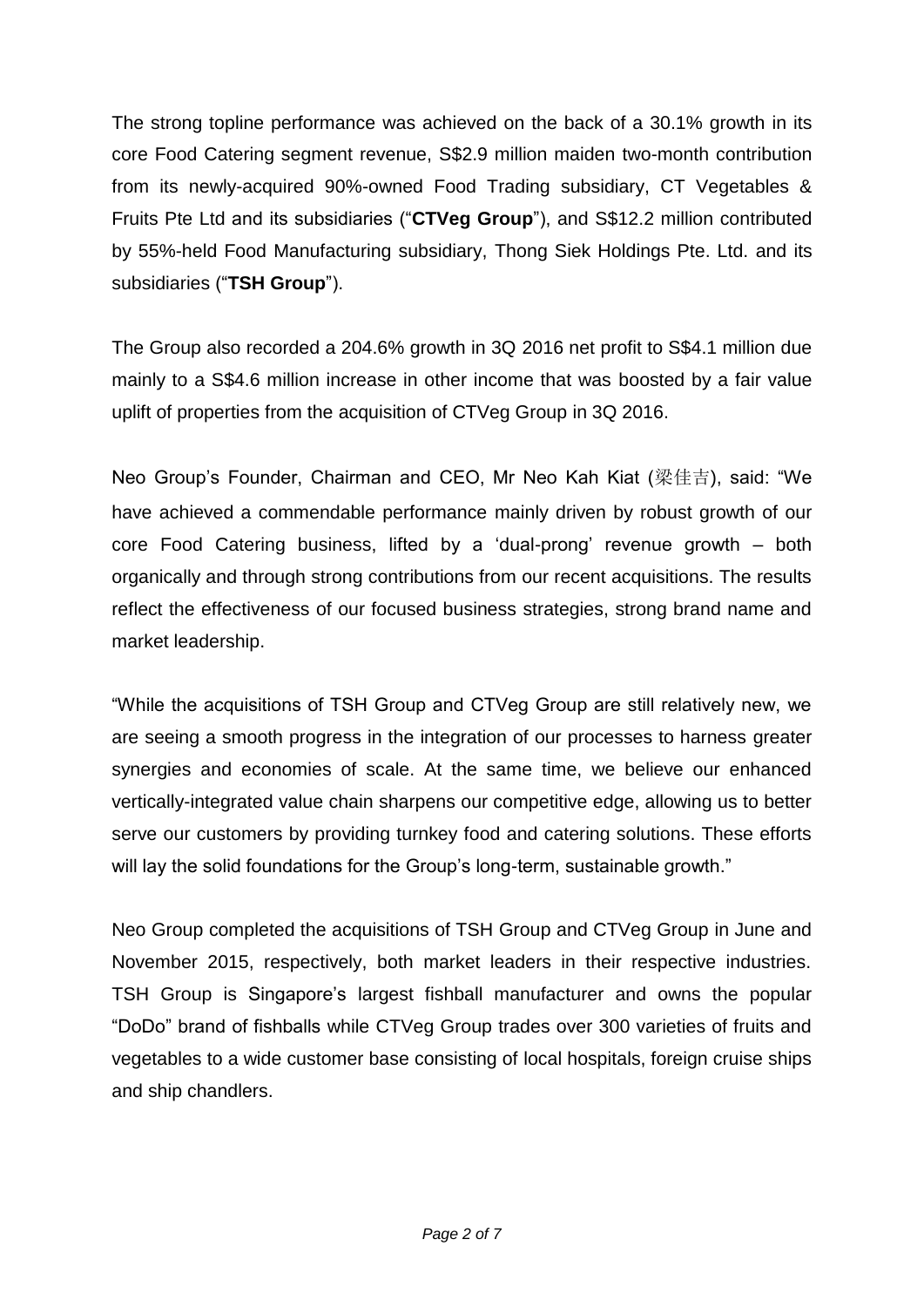In line with its strategy to improve TSH Group's performance, Neo Group recently announced that TSH Group's existing facility will be moved to a new enlarged facility that was acquired for S\$15.0 million. At 14,807.2 square metres, the new facility is almost 2.5 times the size of the existing facility that is almost at maximum utilisation.

"The enlarged facility will give TSH Group the additional production capacity it requires to meet the growing business demand, and a larger space necessary for greater automation of its processes to boost efficiency. The new premises also has a cold room facility that will generate substantial rental savings for TSH Group, apart from other operational cost savings, synergies and economies of scale it can benefit from the move," added Mr Neo.

## **Financial Review**

Apart from contributions from the Food Manufacturing and Food Trading businesses, improved performance across other business segments also led to the stronger topline in 3Q 2016.

Revenue from the Food Catering business grew 30.1% to S\$17.9 million, driven by effective marketing efforts and promotions to boost sales during the nation's yearlong SG50 celebrations in 2015.

The Food Retail business reported 3.4% higher revenue in 3Q 2016 to S\$4.4 million led by stronger delivery sales, despite headwinds in the F&B sector due to rising operational costs and lower footfall due to the recent Group B Streptococcus bacteria infection relating to the consumption of raw freshwater fish.

A rise in expenses, mostly due to the consolidation of costs incurred by the newlyacquired businesses, and losses from the Food Manufacturing and Food Retail businesses were mitigated by the fair value uplift of properties from the acquisition of CTVeg Group.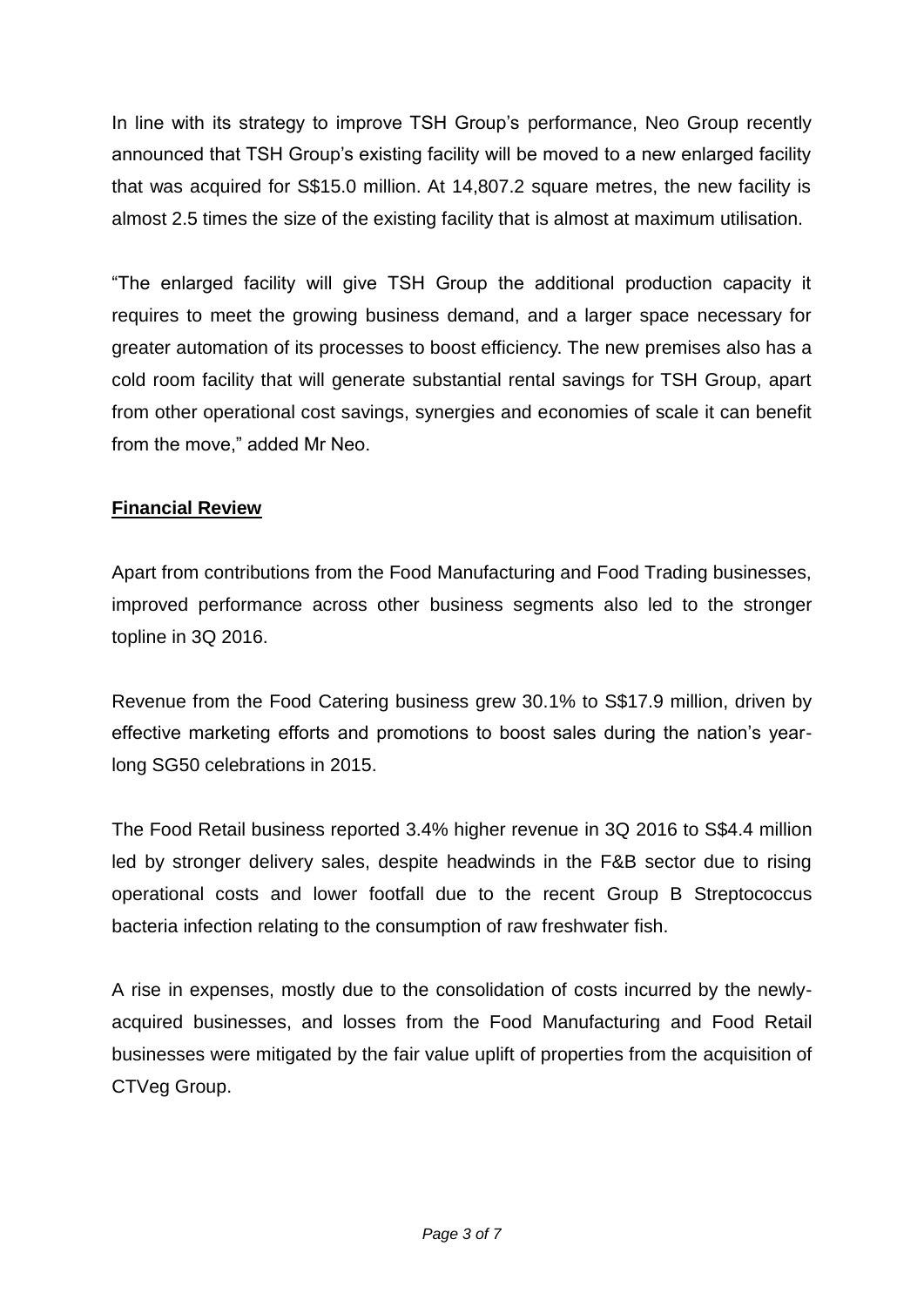As a result of the above, the Group reported a 204.6% growth in net profit of S\$4.1 million. The Group reported 3Q 2016 earnings per share of 3.34 Singapore cents and net asset value per share of 22.23 Singapore cents as at 31 December 2015.

For the nine-month period ended 31 December 2015 ("**9M 2016**"), Neo Group reported an 88.7% growth in revenue to S\$89.9 million, from S\$47.6 million a year ago. Net profit also improved 42.0% to S\$3.9 million from S\$2.7 million over the same comparative periods.

### **Outlook & Future Strategies**

On Neo Group's future strategies, Mr Neo said, "Armed with a strong portfolio of brands and market leadership, we remain optimistic on the prospects of our Food Catering business. That said, we will continue to raise the bar of service excellence and pursue more corporate clients to grow a more sustainable income stream for the segment, while aiming to increase our market share.

"Recognising the challenging operating environment for the Food and Beverage sector, we are adopting a prudent approach to ensure the resilience of our Food Retail segment. While we seek to expand this business segment, we are constantly refining our business model to enhance margin efficiencies and introduce fresh new dining concepts to engage consumers."

In view of rising rental and operating costs, Neo Group is monitoring costs closely while refining and customising product offerings and concepts at each store to better meet the demands of the demographics it serves. The Group is also collaborating with external vendors to boost delivery sales while adopting the use of technology and retraining its staff to enhance service standards.

In line with the Group's strategy to create new B-to-C income streams in its effort to turnaround the profitability of TSH Group, a new retail concept was launched in November 2015, serving healthy value-for-money traditional noodles using minced fish instead of minced meat. The Group targets to launch a second store in the first six months of 2016.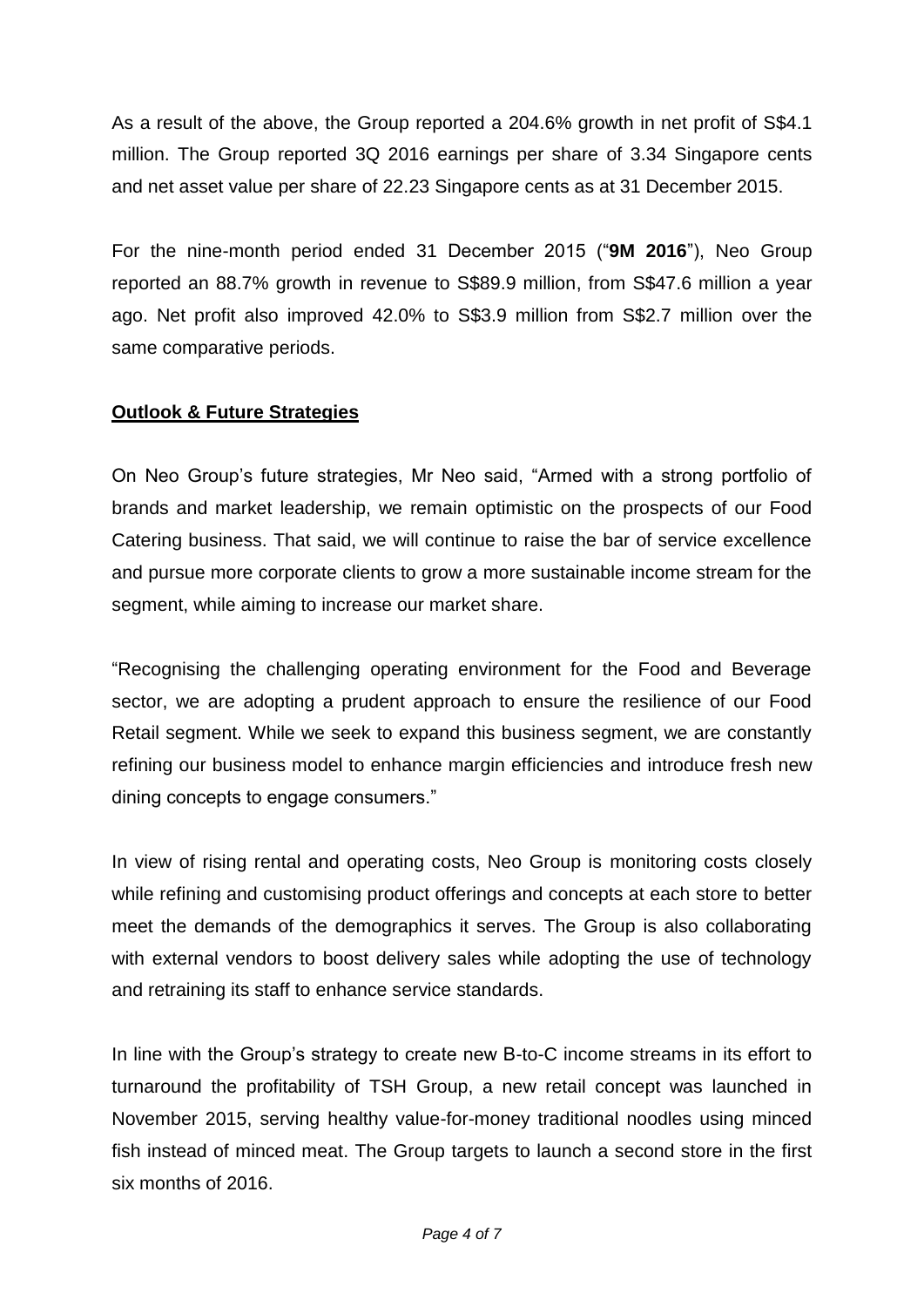In addition, TSH Group has launched new product lines in 3Q 2016 to lift its topline performance – SG50 commemorative fishballs featuring four unique flavours representing each major race; Fischeon, a healthier option to luncheon meat; and a premium fishball range, "Dilettas".

Barring any unforeseen circumstances and depending on how quickly the Group is able to successfully integrate its new acquisitions, the core catering business is expected to continue being profitable for the full financial year ending 31 March 2016 ("**FY2016**"). The Group's overall financial performance for FY2016 may be adversely affected by losses incurred by its newly-acquired Food Manufacturing business.

*Note: This press release is to be read in conjunction with the related mandatory announcement filed by Neo Group Limited on SGXNET on 4 February 2016.*

## **ABOUT NEO GROUP LIMITED**

Neo Group Limited is a leading food catering group in Singapore. Established since 1992, the Group possesses an award-winning track record and is one of the most recognised brand names in Singapore. The Group has been ranked as the number one events caterer in Singapore since 2010<sup>1</sup> and owns an integrated value chain to provide one-stop food and catering solutions.

The Group is involved in the Food Catering, Food Retail, Food Manufacturing and Food and Catering Supplies businesses, combining their synergistic qualities to bring customers top value in delivering fresh and tasty meals on time.

Under its Food Catering Business, the Group operates four brands – Neo Garden, Orange Clove, Deli Hub and Best Catering. All four brands supply buffets spanning a wide variety of styles and prices to suit a diverse range of occasions, from private, corporate to community functions. In addition, Best Catering offers daily meal delivery services to customers.

<sup>&</sup>lt;u>.</u> *1 As defined in Euromonitor International report, "Events Catering Services in Singapore", dated December 2014 whereby events catering refers to food catering services provided for social or corporate events only*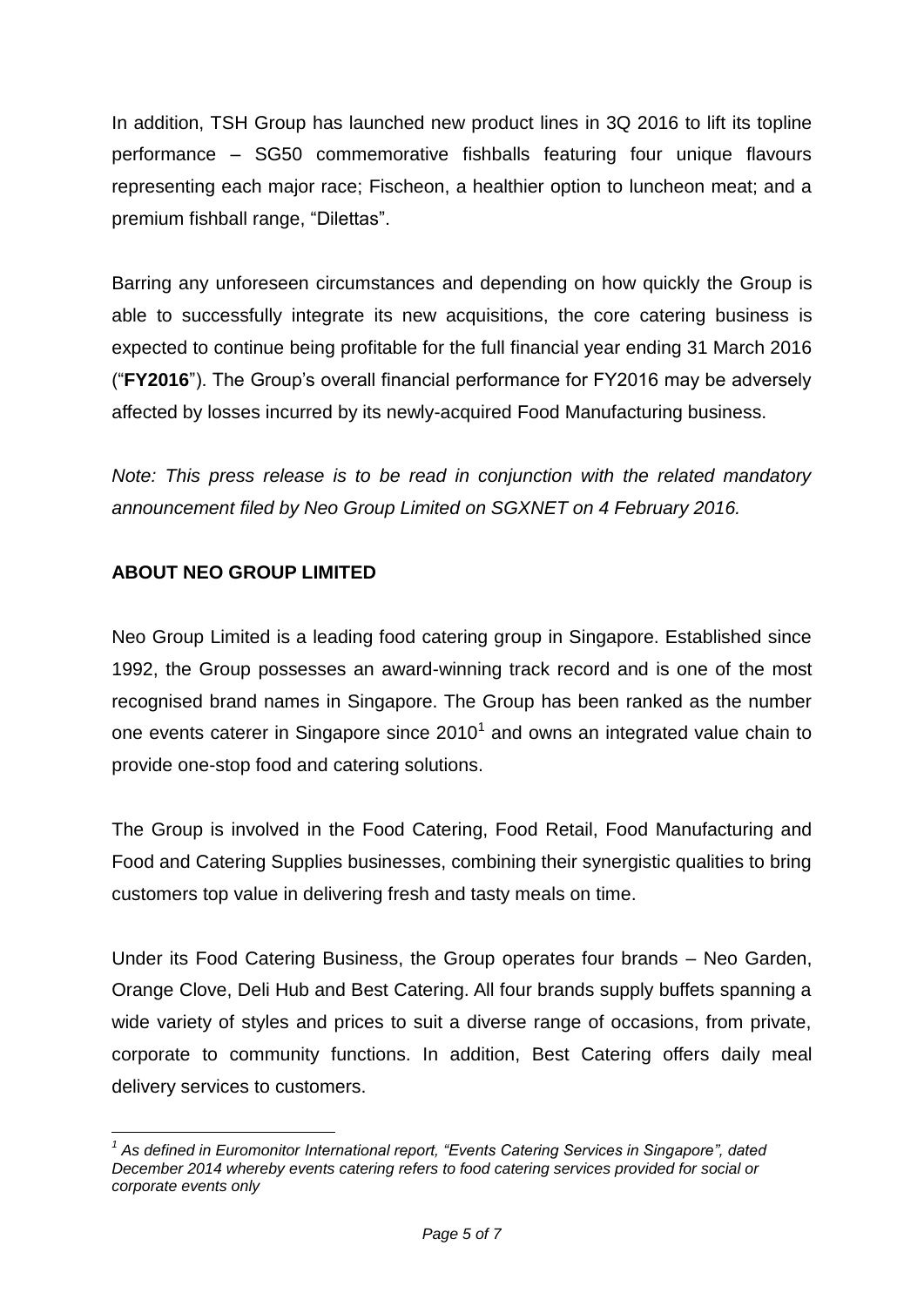For the Food Retail Business, the Group operates a chain of more than 25 outlets across Singapore and a licensed outlet in Jakarta, Indonesia, as of 10 December 2015. It serves a variety of high-quality and affordable Japanese food at convenient locations.

The Group also operates issho izakaya, a Japanese drinking and dining establishment and NANAMI UDON, which offers well-liked Japanese Tempura and Udon meals at great value and convenience. In 2014, the Group acquired two other brands – Choz and Fu Yuan. Choz provides traditional Chinese wedding cakes and full-month celebration cakes packages whilst Fu Yuan offers assorted *nonya kuehs* and traditional handmade snacks for every occasion.

The Group also operates a flowers and gifts business, I DO Flowers & Gifts, which supports buffet settings and provides flowers and gifts through an online platform for a variety of occasions, catering to a wide range of budgets.

To support the logistical needs of its businesses, the Group's Food and Catering Supplies Business sources for ingredients and materials directly from manufacturers and distributors to ensure higher quality control within the Group, as well as timely deliveries. It also supplies ingredients and Japanese food products to third parties.

Through upstream acquisitions of Thong Siek Holdings – manufacturer, distributor and retailer of surimi-based seafood products and the popular "DoDo" brand of fishballs – and CT Vegetables & Fruits Pte Ltd that trades over 300 varieties of fruits and vegetables to a wide customer base, Neo Group is able to enhance its value chain to provide one-stop food and catering solutions to customers.